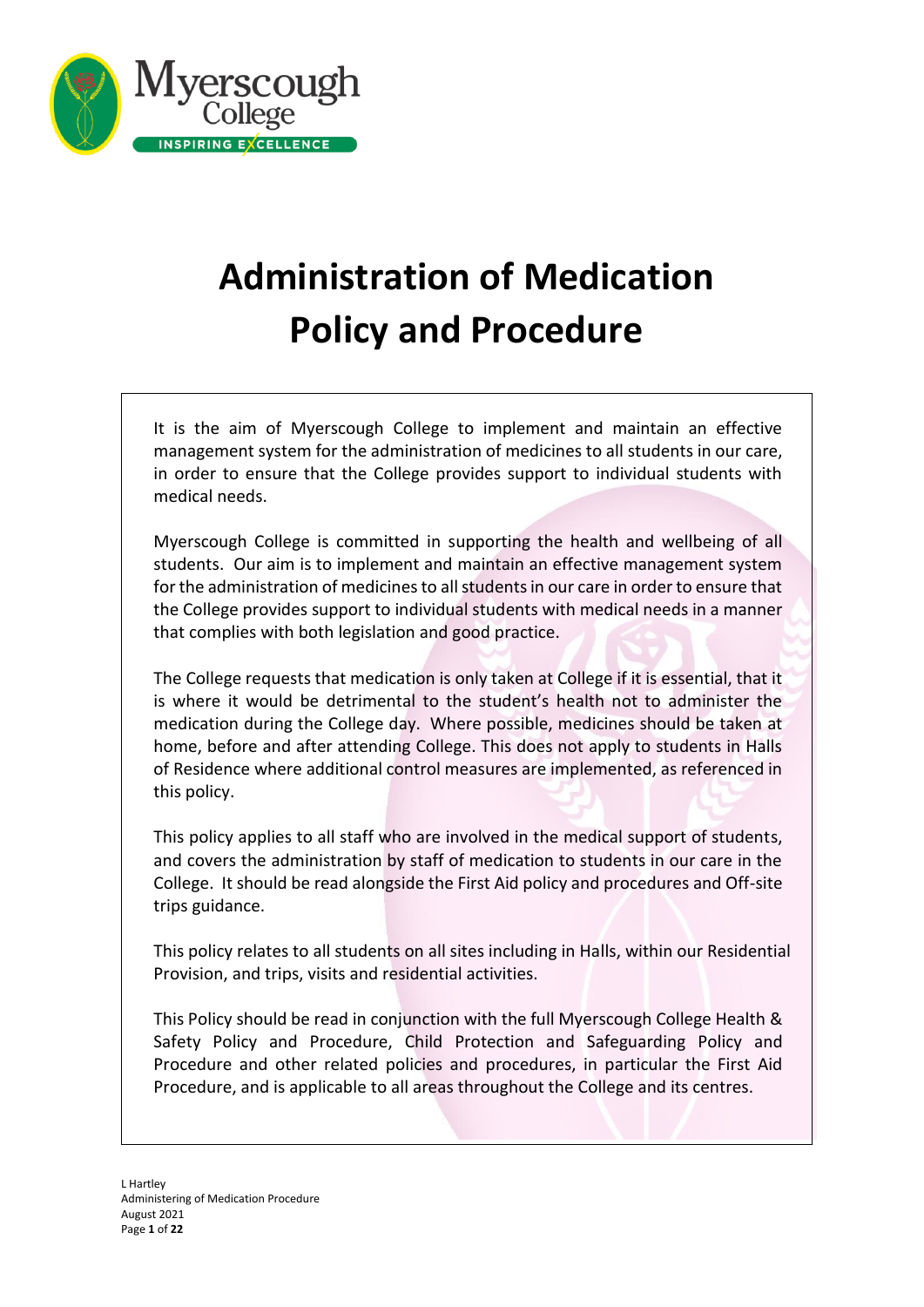# **Contents**

| <b>Section</b> | <b>Title</b>                                                                                                                                                                                                              |                |  |  |
|----------------|---------------------------------------------------------------------------------------------------------------------------------------------------------------------------------------------------------------------------|----------------|--|--|
| $\mathbf{1}$   | Responsibilities                                                                                                                                                                                                          |                |  |  |
| $\overline{2}$ | <b>Individual Plans and Consent</b>                                                                                                                                                                                       | 5              |  |  |
| 3              | <b>Medication Recording</b>                                                                                                                                                                                               | 6              |  |  |
| 4              | Prescription and Non-Prescription                                                                                                                                                                                         | 6              |  |  |
| 5              | <b>Administration of Medication Procedures</b>                                                                                                                                                                            | $\overline{7}$ |  |  |
| 6              | <b>Storage of Medication</b>                                                                                                                                                                                              | 9              |  |  |
| $\overline{7}$ | <b>Controlled Drugs</b>                                                                                                                                                                                                   | 10             |  |  |
| 8              | <b>Emergency Procedures</b>                                                                                                                                                                                               |                |  |  |
| 9              | <b>Refusal of Medication</b>                                                                                                                                                                                              |                |  |  |
| 10             | <b>Pharmacy Delivery Service</b>                                                                                                                                                                                          |                |  |  |
| 11             | Off Site Visits and Sporting Events                                                                                                                                                                                       |                |  |  |
| 12             | Confidentiality                                                                                                                                                                                                           | 12             |  |  |
| 13             | <b>Training</b>                                                                                                                                                                                                           | 13             |  |  |
| 14             | Monitoring and Review                                                                                                                                                                                                     | 13             |  |  |
| 15             | Documents Associated with this Procedure                                                                                                                                                                                  |                |  |  |
| 16             | <b>Appendices</b>                                                                                                                                                                                                         |                |  |  |
|                | Agreement for Myerscough College to Administer or Support with the<br>1.<br><b>Administration of Medicines</b><br>Administration of Medicines Record of Administration of<br>2.<br>Non-<br><b>Prescription Medication</b> |                |  |  |
|                |                                                                                                                                                                                                                           |                |  |  |
|                | Staff Training Records - Administration of Medicine<br>3.                                                                                                                                                                 | 19             |  |  |
|                | <b>Guidance for Refrigerated Medicine</b><br>4.                                                                                                                                                                           | 20             |  |  |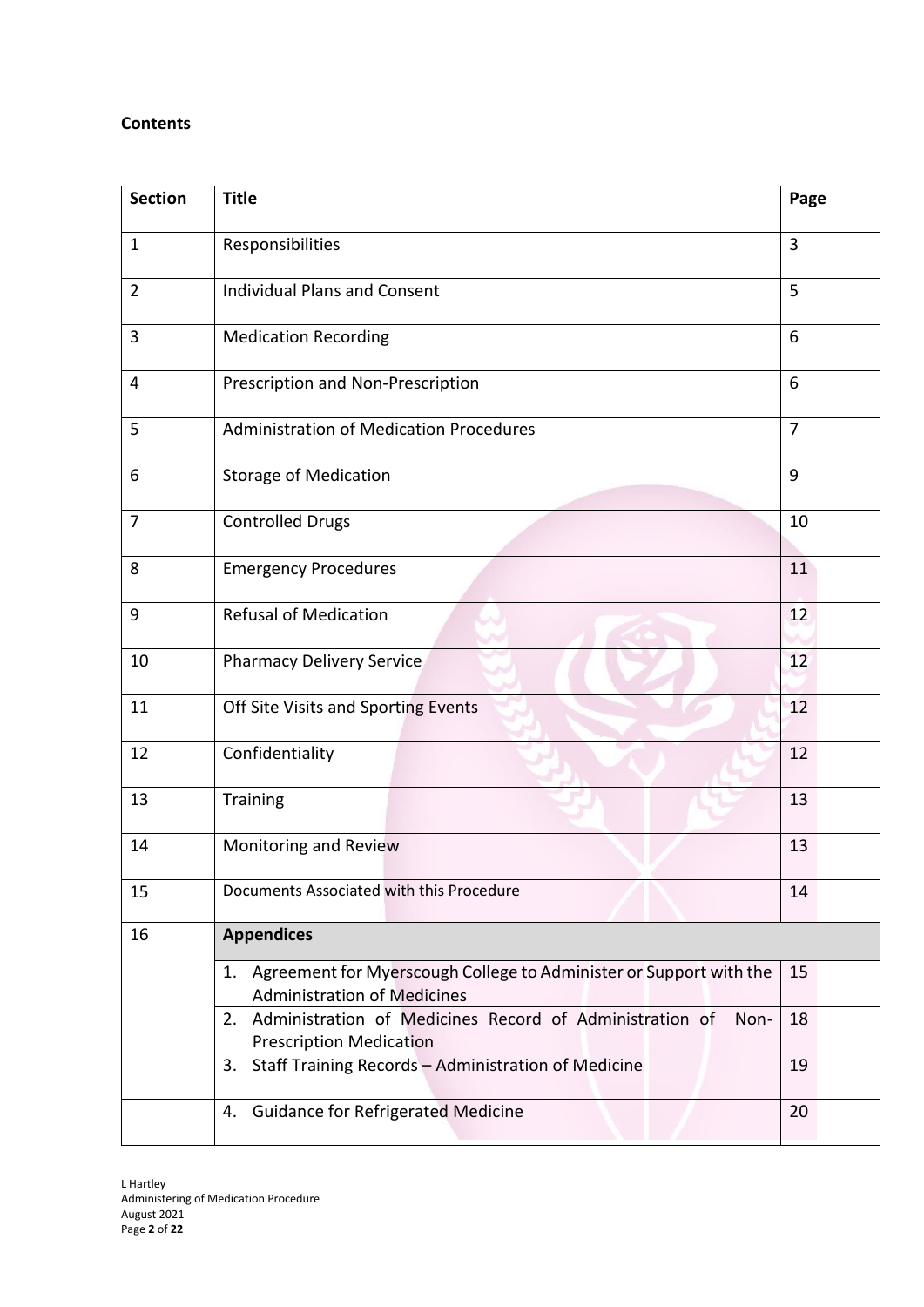# **1. Responsibilities**

# 1.1 **Senior Leadership Team**

The Director of Student Support will lead on the application of this policy on behalf of the Senior Leadership Team to ensure that the policy is developed and effectively implemented. This includes ensuring that all appropriate staff are aware of the policy for supporting students with medical conditions and understand their role in its implementation.

The Senior Leadership Team will monitor, identify and respond to any issues arising from the administration of medication at College

The College will ensure that identified College staff receive suitable training to support students' physical health needs and that identified staff who need to know are aware of the student's condition, including any required medication.

The College should also make sure that College staff are appropriately insured and are aware that they are insured to support students in this way.

The Head of Inclusive Learning has overall responsibility for the development of individual wellbeing plans including administration of medication, and may delegate plans to inclusive learning staff, curriculum, residential or support and safeguarding staff.

#### 1.2 **Staff**

Through effective and robust policy and procedures, including staff training, nominated and identified staff should feel knowledgeable, confident, competent and supported to administer medication when required.

Identified staff should implement this policy and procedures and all staff should be aware that they are not permitted to give any medication without appropriate training, planning and documentation.

**Staff are under no obligation to administer medication. There may, however, be specific roles that require the administration of medication.**

#### 1.2.1 **Trained Staff to Support the Administration of Medication**

Specified roles may require the administration of medication including prescribed, non-prescribed and emergency medication. These staff will receive training and access to all relevant wellbeing plans and medication documentation.

If staff have any concerns or queries, they must seek advice prior to the administration of any medication.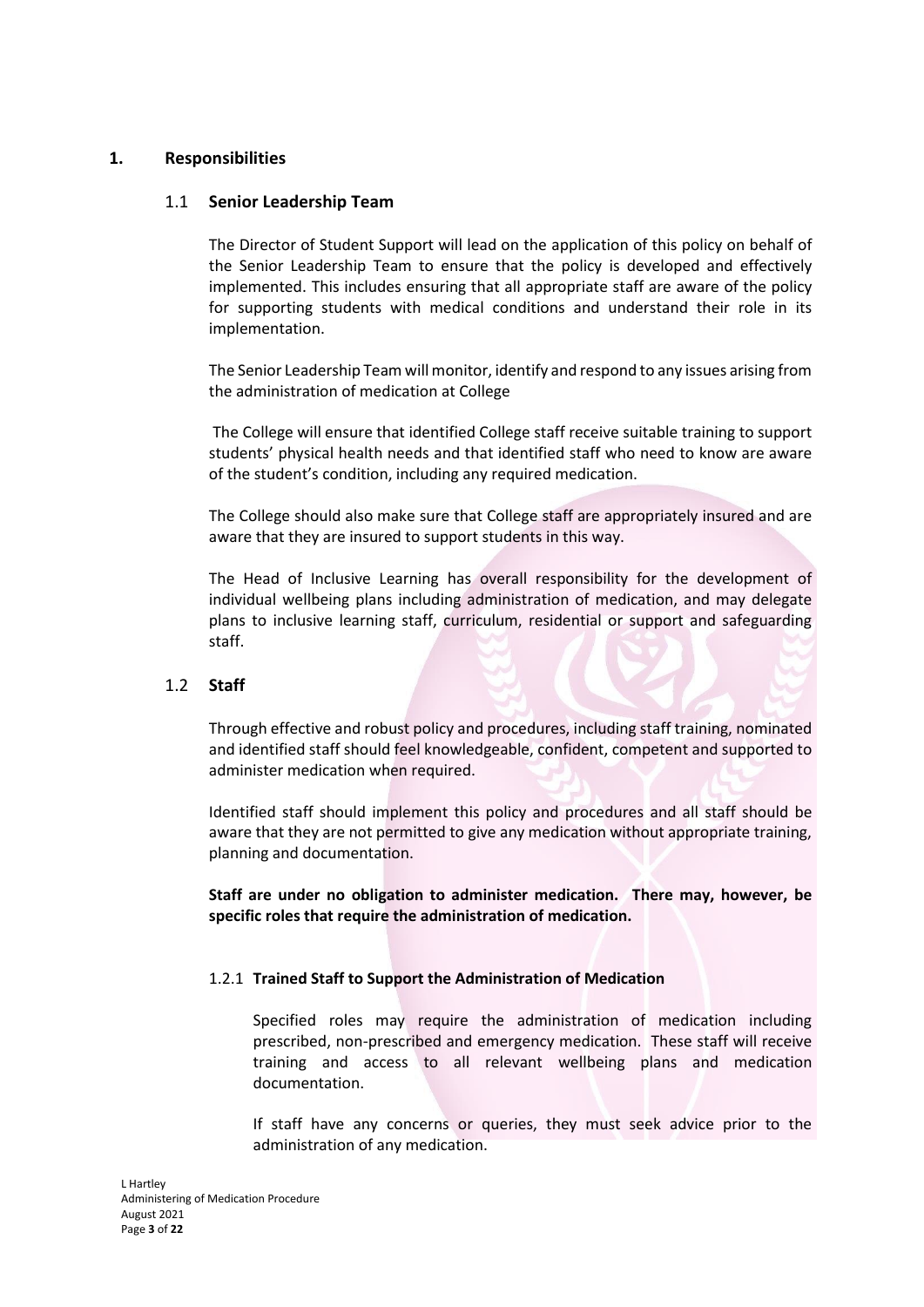#### 1.3 **Students**

Students should be encouraged and supported to be fully involved in discussion about their medical support and contribute as much as possible to the development of, and comply with, their individual wellbeing plan.

Students who refuse to engage and comply with their wellbeing plan including medication plans will be discussed at the Admission and Advisory panel. All refusals in engagement must be recorded on ProMonitor, shared with parents, Inclusive learning and Residential support if a resident student.

Medicines should only be brought into College when essential, that is where it would be detrimental to a student's health if the medicine were not administered during the College day.

Residential students, however may need to take regular medication when they live away from home. Residential students and their parents/ guardians (for under 18s) are asked to complete a health and wellbeing questionnaire on application including any use of medication.

It is expected that most students are independent of staff in relation to selfadministering their own medication. See section below on Residential students.

# 1.4 **Parents and Guardians**

The College promotes ongoing communication with parents in order to ensure that the specific medical needs of all students in our care are known and met.

Parents and guardians of under 18s, and those over 18 who may have identified people who have additional consent to support the student's health care needs in their best interest, are expected to work alongside college colleagues by completing health and medical declaration prior to starting and enrolment at the College to ensure effective transition and care planning as required.

They will be expected and supported to be involved in developing the wellbeing plan, sharing relevant health conditions and medication information. College will take into consideration consent and capacity to made decisions and develop wellbeing plans in collaboration with the student, families or guardians and external agencies as required. Parents are expected to replenish any medication.

If there are any changes to student's medical details and/or any changes to the medication required, all staff who are involved with the student including the support teams, course tutors or residential team must be informed immediately.

If the College is made aware that relevant health care information has not being shared which may create a risk for the student's health and the College's ability to ensure their health and safety this will be discussed at the Admission and Advisory panel.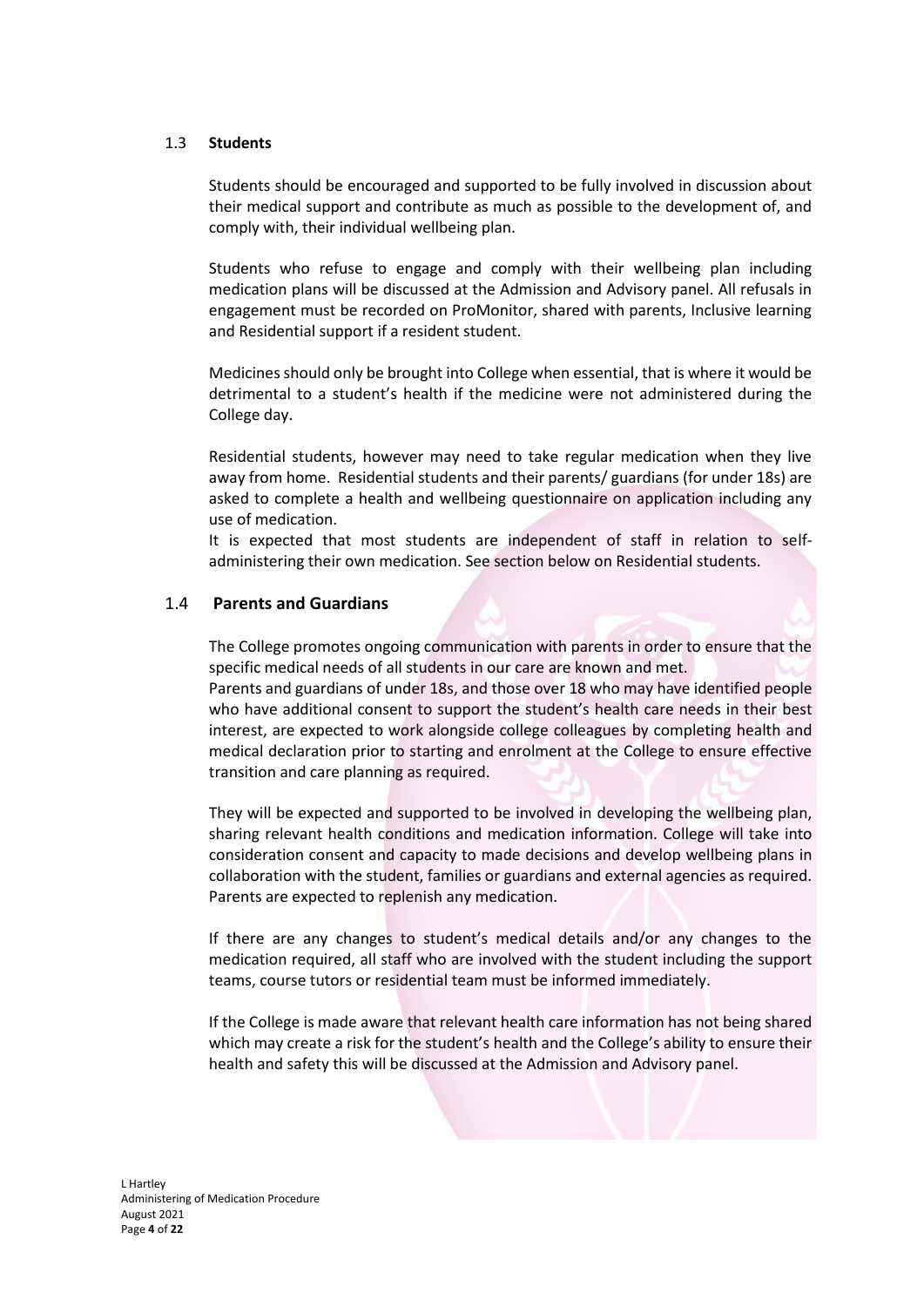# **2. Individual Wellbeing Plans and Consent**

Students and parents/legal guardians of under 18 students who require prescribed medication to be administered or supported administration by College staff, must discuss this with the Inclusive learning team, appropriate Head /Assistant of Area, or Director of Student Support and the Residential Support Manager if they require residency, prior to enrolling, who will then inform the Admissions Advisory and Support panel for discussion and agreement of how and if the College can administer the medication. All requests for support in the administration of medicines will be discussed at the Admission and Advisory panel either prior to enrolment or during their programme. These notes will be securely stored.

Where a student has long term or complex health or personal needs requiring the administration or support with medication, the Head of Inclusive Learning or a nominated member of staff will establish a wellbeing plan for the student in consultation with the student and the student's parents or guardians, which will then be communicated to staff who need to know its content.

Students requiring administration of medication or support with medication will be required along with their parents or guardians (if under 18) and from the student (if over 18 and with capacity) to complete a consent form for the administration of medicines. Templates of consent forms should be used to gain written consent. This may require the involvement of medical practitioners.

Staff will not administer any medication to a student without obtaining prior written permission from their parents (if under 18) and from the student (if over 18 and with capacity). This requirement will not prevent a student with sufficient capacity to understand fully what is proposed from giving or withholding consent to medical treatment, or from seeking advice or treatment in confidence. Written agreements will be safely stored in the location where the administration will be administered along with the medication administration record. A record will be maintained on ProMonitor with reference to the plan.

Individual wellbeing plans will be reviewed on a regular basis and be logged on ProMonitor.

The Inclusive learning team will be responsible for the plan's review and ensuring it is followed effectively, in line with statutory guidelines. There may be situations where the plan is monitored and reviewed by the Residential support and Core/ student support teams.

# 2.1 **Residential Students**

Where an under 18 residential student takes prescribed medication, the Residential Support Manager will assess the need for a wellbeing plan recording on ProMonitor and liaise with inclusive learning and student support and safeguarding where appropriate.

When under 18s residential students self- medicate the college ensures that they are sufficiently competent and responsible to do so. The Residential Support Manager will assess and record for under 18 students who declare they take medication for competence and responsibility to self-medicate. This will be recorded on ProMonitor.

All residential students have access to a locked drawer in their room.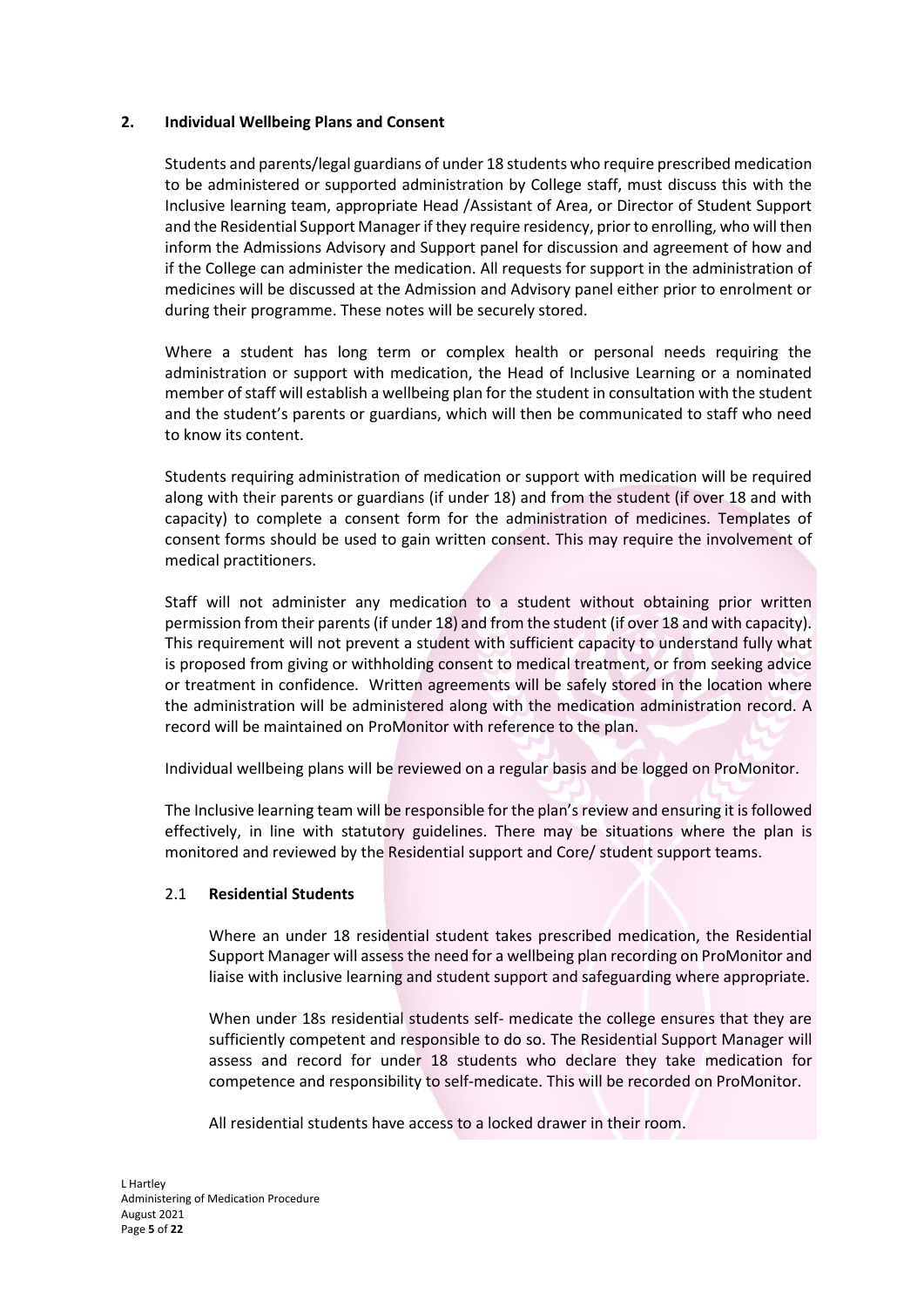The confidentiality and rights of residential students as patients are appropriately respected. This includes the rights of a competent residential student to consent to his or her own medical treatment, without the need for parental permission or knowledge. A resident student is competent if he or she has sufficient understanding and intelligence to understand fully what is proposed *(3.2-3.5 NMS, 2018).*

It is expected that over 18 students manage their own medication and self-medicate. In situations where assisted administration is required for over 18s, the sane process with consent, recording and documentation is required.

There may be occasions where spare medication is stored safely to support safe storage of medication; this will be stored and recorded in the locked Residential drug cabinet. The Residential Support Manager is responsible for monitoring the drug cabinet, checking content at least termly and ensuring safe return of medication to students as required.

Residential student plans will be monitored and reviewed on a regular basis by the Residential Support Manager in collaboration with inclusive learning or student support as appropriate.

#### **3. Medication Recording**

College documentation and templates must be used for the administration of medicines. Wellbeing plans and medical administration records will be kept for 7 years. These documents are located on the staff intranet.

Staff must access the student's medication documentation prior to and on each occasion of administration, see administration of medication section.

All sites will have a risk assessment in place which identifies where the records will be stored securely.

#### **4. Prescription and Non-Prescription Medication**

Staff will not administer any medication that has not been prescribed for that particular student.

**A student must never be given medicine containing aspirin unless prescribed by a Doctor or medical/ healthcare professional.**

#### 4.1 **Over the Counter Medication**

The College has a small stock of over the counter remedies to be administered in College. There may be occasions when pain relief is required**.** 

• Parents/Guardians of under 18s **must be contacted** and give verbal consent for the administration of over the counter remedies prior to administration.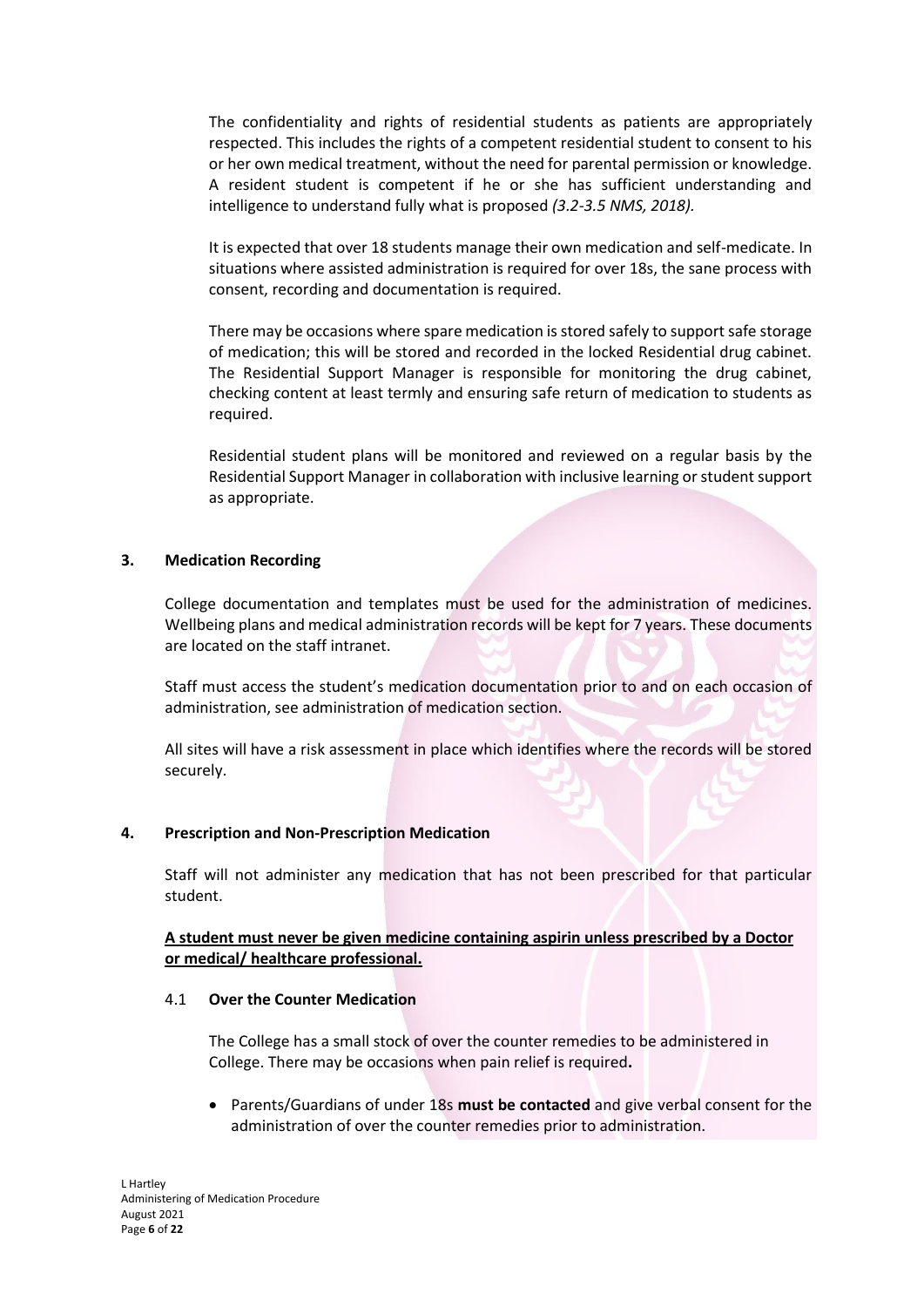- Only named trained staff are able to provide over the counter medication. Records of parental conversation must be maintained, recoding the name of the person, time, date and conversation.
- Staff must complete the non- prescription administration sheet for every student on every occasion and maintain safe storage of records and recorded on ProMonitor in general student comments.
- The administration of medicines procedure must be followed for over the counter medication see below in section 7.
- The non-prescription medication will be stored in a locked drug cabinet.

In the rare case of parents/guardians refusing consent for non-prescription, this is documented on ProMonitor and relevant staff will be notified.

# **Non-prescription stock items:**

- **Paracetamol 500mg tablets or capsules**
- **Ibuprofen 200mg tablets or capsules**

# 4.2 **Emergency Medication**

Wellbeing plans will be completed for any student who requires emergency medication with specific detail of the condition, emergency treatment including location of medication.

It is expected that students will carry their own emergency medication and spares as required, however there may be occasions where spare emergency medication is also stored by the College in an identified drug cabinet or other appropriate safe storage as defined and agreed in the wellbeing plan.

#### **5. Administration of Medication Procedure**

Students who do not carry and administer their own medication must be told and understand which members of staff will administer their medication and where.

Staff who are supporting the administration of medication must have attended a CPD session or identified training package on Administering Medication provided by the College.

#### 5.1 **Self-Management**

The age at which children and identified adults are ready to take care of and be responsible for their own medication varies. All students should be encouraged to participate in decisions about their medication and be supported to take responsibility whenever possible. Following risk assessment or wellbeing plan, they may either keep medication securely on themselves or in lockable facilities.

Where declared and agreed, a student may be able to have supervised access to their own supply in order to self-medicate. This will be clearly explained in their wellbeing plan.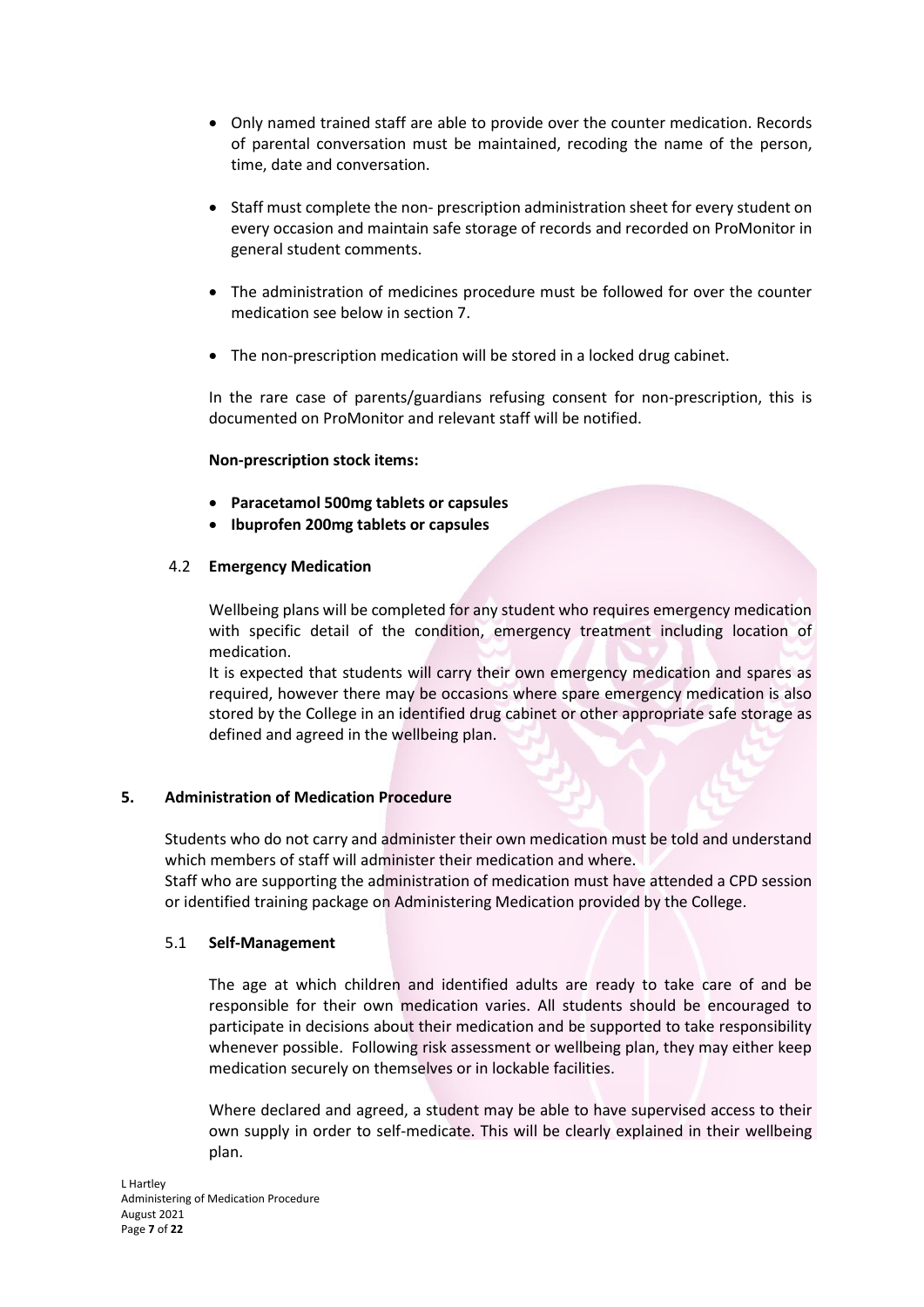# 5.2 **Staff Administration**

- Students receiving medication will be asked to attend an agreed meeting point with the staff member administering the medicine at prescribed times during the course of the medication to receive their treatment.
- All medicines supplied to the College by parents/legal guardians or student must be provided in the **original container** as dispensed by the pharmacist and include the prescriber's **instructions for administration.**
- Staff administering medication will check:
	- o the student's name,
	- o the name of the medication,
	- o the prescribed dose,
	- o the expiry date,
	- o the method of administration,
	- o the time/frequency of administration,
	- o any side effects
	- o written instructions on the container before providing the medicine to the students.
	- o that the student has not already been given the medication.
- Staff agreeing to administer medication should have access to hand washing facilities to wash their hands before and after administering medication and to clean any equipment used after each use.
- There should be 2 members of staff present when administering medication.
- Medication must only be administered to one student at a time.
- The student must be able to identify themselves by their student ID.
- Staff administering medication must make an entry on the student's individual medication recording / MAR Sheet immediately after administration, which is kept either with the student, or in the named file / location. This must be completed at the time the medication is administered.
- If the medication is long term, then an absent mark should be entered if the student is absent from College.
- These entries must confirm the date, the medication and the staff administering the medicine plus a witness as required.
- If staff are in any doubt over the procedure to be followed, the parents/legal guardians will be contacted before action is taken.
- A medical oral syringe or medicine spoon should be used for liquid medicines.
- Wasted doses (e.g. tabled dropped on floor) should also be recorded.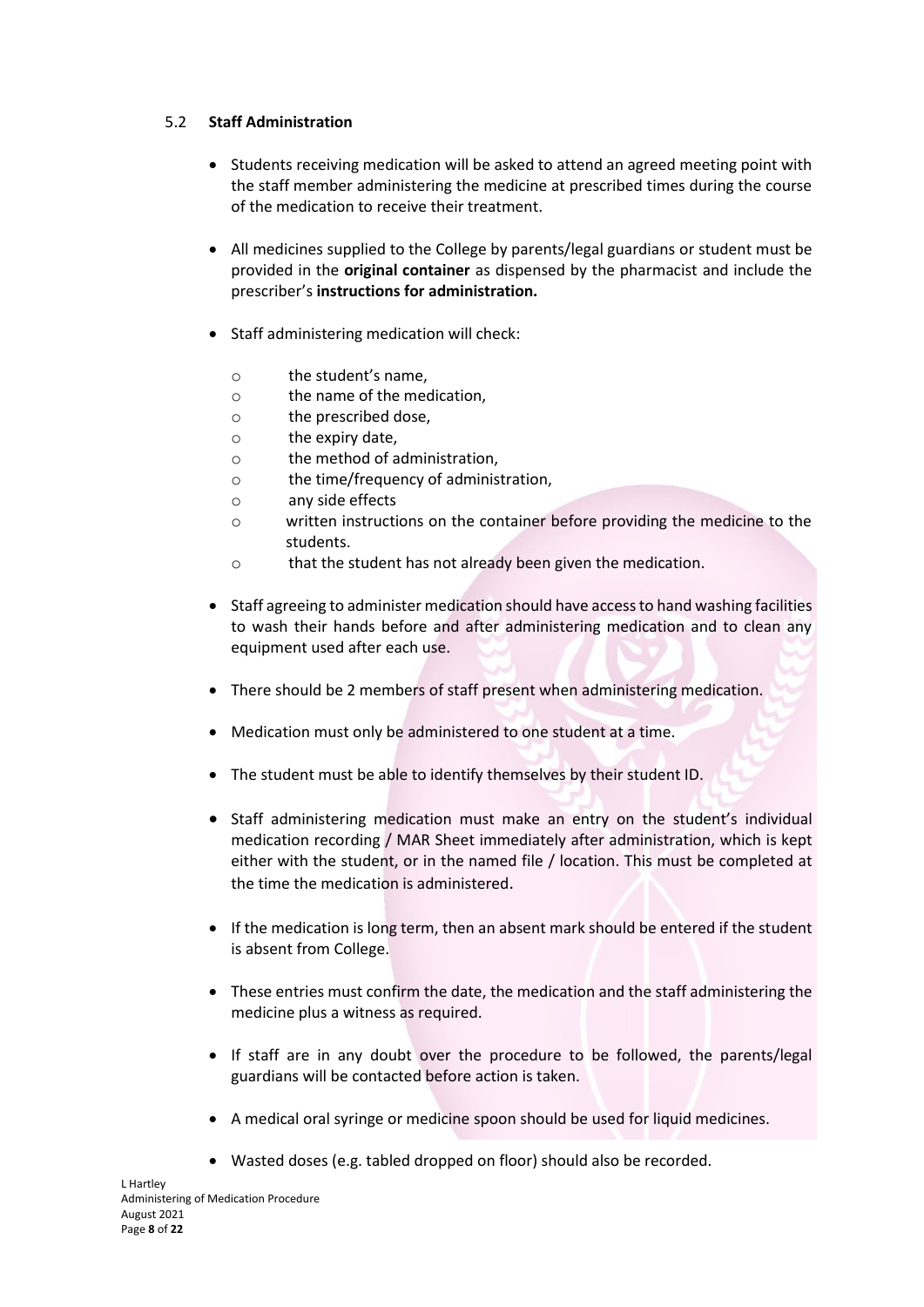If a student refuses their medication, staff will record this on the medication administration record and contact the parents/legal guardians if under 18 or as identified in the wellbeing plan as soon as possible.

Staff at the College will not administer any prescribed medication to a student without prior agreement from the Admissions Advisory and Support panel and obtaining prior written permission from the student or students' parents/legal guardians.

# **6. Storage of Medication**

All prescribed medication must be in its original container with the original dispensing label intact (with name of student, medication, dosage and frequency clearly labelled) and stored in a designated lockable medicine cabinet (with the exception of some reliever or emergency medication).

Prescribed medication can only be administered to the named student.

- 6.1 Safe storage non-emergency medication:
	- It is expected that students are independent of their medication needs however there may be times when support or storage is required.
	- All non-emergency medication is kept in a secure place, in a lockable cupboard in a cool dry place. Learners with medical conditions know where their medication is stored and how to access it.
	- Staff ensure that medication is only accessible to those for whom it is prescribed.
	- A localised record is maintained for all stored medication i.e. located in all college locked medical cabinets or other identified area in the location of the cabinet.
- 6.2 Safe Storage General:
	- There is an identified member of staff who ensures the correct storage of medication at each of the college sites where there are locked medication cupboards.
	- All controlled drugs are kept in a locked cupboard and only named staff have access, even if learners normally administer the medication themselves.
	- There may be circumstances where students self-medicate controlled drugs. Where this has been declared to College, a wellbeing plan will be completed with appropriate risk assessment and management plans in place. This would be dependent on competency and appropriate safety measures.
	- Three times a year the identified member of staff checks the expiry dates for all medication stored at college, completing audit records.
	- Medicines are always securely stored in accordance with individual product instructions paying particular note to temperature.
- 6.3 Safe Storage Medication Fridge:
	- If required, medication fridges will be purchased. There is a dedicated medication fridge located in the Core at the Preston Campus.
	- Daily fridge temperatures are taken and recorded with actual, minimum and maximum temperatures.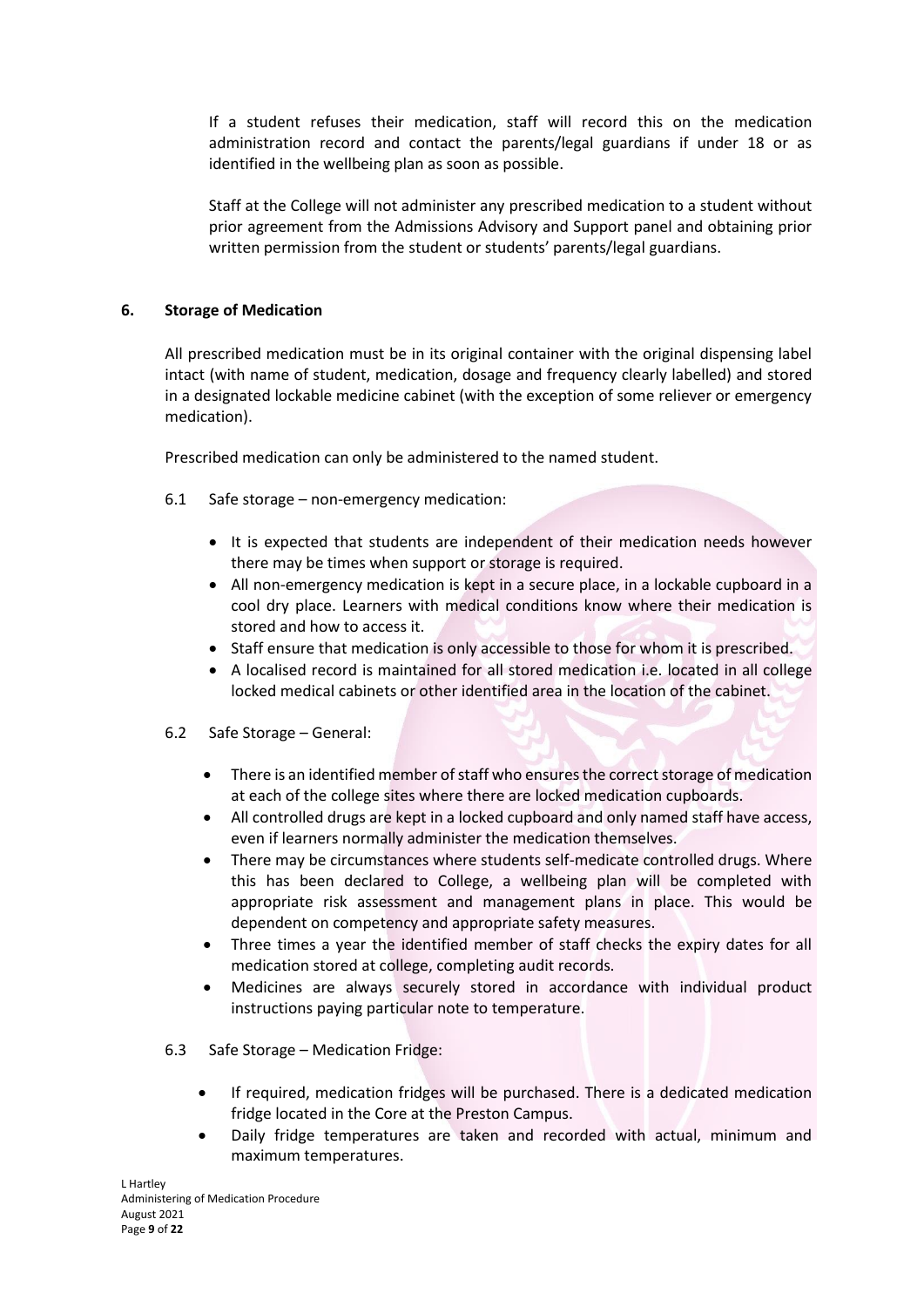- At least annual calibration or purchase of new fridge thermometer (must have min and max temperatures)
- Only reasonable amounts of medication are stored.
- College guidance on the safe and effective fridge management supports staff to ensure correct fridge management and maintenance.

The College will carry out a risk assessment per site to consider any risks to the health and safety of the College community and put in place measures to ensure that identified risks are managed and that medicines are stored safely in their correct containers and identified storage location.

Students may and are encouraged to carry their own emergency medication. However, if parents or legal guardians require the College to store any emergency medication such as spare reliever inhalers and adrenaline pens, they will be kept in the Student Support area or other identified area of each campus in a clearly marked box or in another identified area such are Residency, Foundation Learning or identified and recorded areas where ease of access is paramount. The student will be made aware of the location of storage of their medication.

Medication must not be stored in any other place than an identified medication cabinet or medication fridge.

If a student is prescribed a controlled drug, it will be kept in a locked non-portable container, and only named staff will have access to this.

It is the responsibility of the student or parents / guardians to collect all medicines belonging to the student when the student is no longer taking that particular medication or any dateexpired medication. If it is not collected any medication will be disposed safely.

# **7. Controlled Drugs**

The supply, possession and administration of some medicines are controlled by the Misuse of Drugs Act and its associated regulations. A Pharmacist will give advice as to whether a medication is a controlled drug or not.

To keep up to date with the medications classified as a controlled drug, the College will refer to Government controlled drugs list.

[List of Controlled Drugs](https://www.gov.uk/government/publications/controlled-drugs-list--2)

#### 7.1 **Controlled Drugs Register**

A separate record of controlled drugs should be maintained to include the receipt, administration and possible disposal of controlled drugs. These records must be kept in a bound book or register with numbered pages. The book will include the balance remaining for each product with a separate record page being maintained for each student. It is recommended that the balance of controlled drugs be checked at each administration and also on a regular basis e.g. monthly.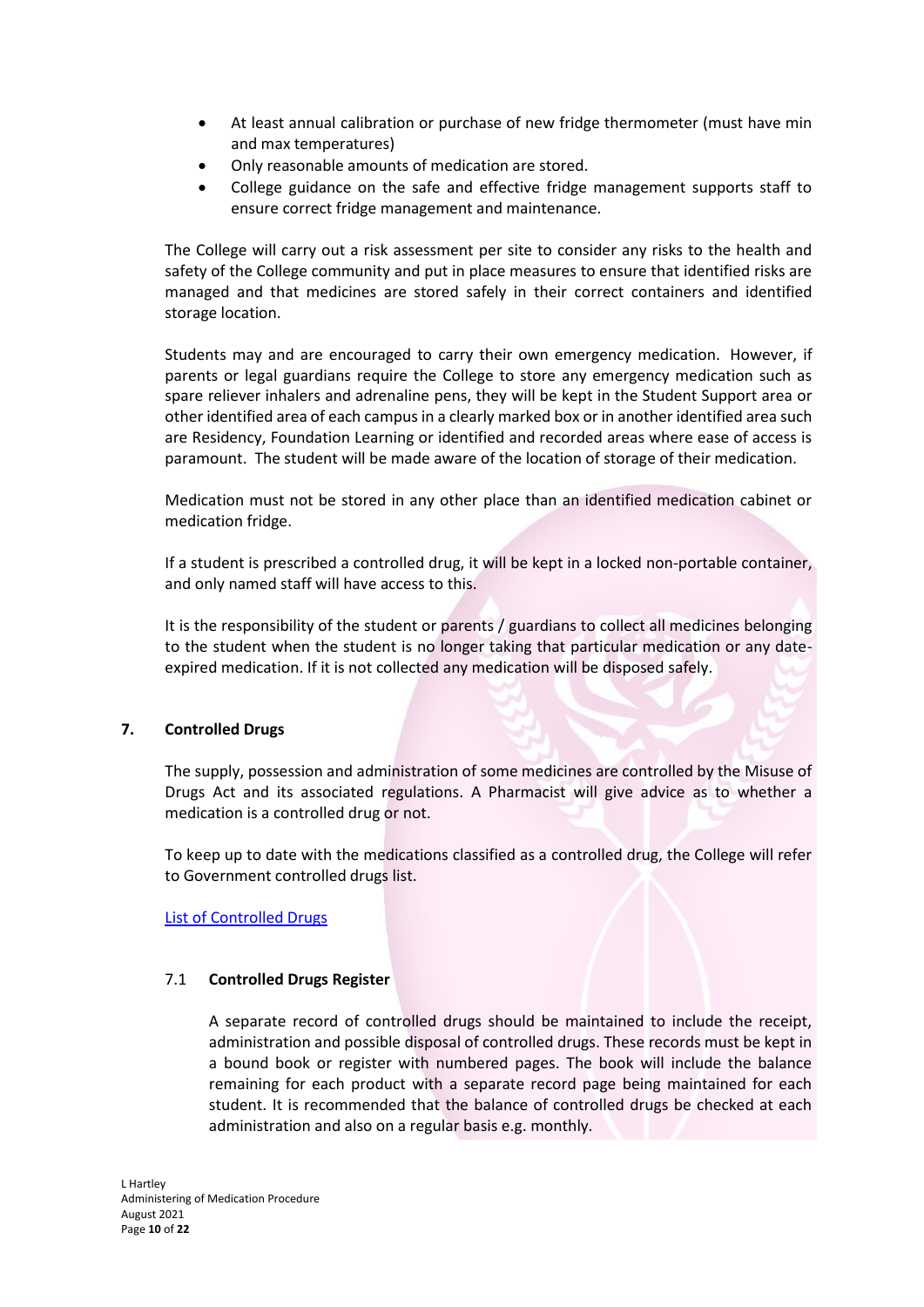The book should be locked away when not in use. There may be several books for separate sites. A central log of identified books will be held centrally.

# 7.2 **Administration of Controlled Drugs**

Any authorised member of staff may administer a controlled drug to the student for whom it has been prescribed and they should do so in accordance with the prescriber's instructions in the presence of another member of staff as witness. The administration of controlled drugs is recorded using the Controlled Drugs Register which can be purchased from a pharmacist and on the Medication Administration Record sheet.

Staff **MUST NOT** sign the record of administration unless they have been involved in the administration of the medication.

The recommended procedure for the administration of controlled drugs is as follows:

- 1. Check the student's / parental Consent form for details of dosage required etc.
- 2. Verify the quantity of medication as stated on the controlled drug register to ensure that the dose has not already been given.
- 3. Ensure two members of staff are present; one member of staff must witness the other administer the medication to the student.
- 4. Both staff must sign the Medication Administration Record sheet and controlled drug register to confirm that the dose was given and the amount remaining.
- 5. If medication is refused or only partly taken both staff must witness the disposal of the remaining medication and record the details and sign to that effect. If a dose of medication is refused or only partly taken. then the parents/carer should be contacted for advice on any adverse reactions and risk to the young person.

#### 7.3. **Return or Discontinued Controlled Drugs**

A controlled drug, as with all medicines, should be returned to the parent/carer when no longer required to arrange for safe disposal (by returning the unwanted supply to the local pharmacy).

#### 7.4. **Missing Controlled Drugs**

In the event of any controlled drugs being unable to be accounted for, this must be reported to the Director of Student Support.

#### **8. Emergency Procedures**

In the event of an emergency related to the administration of medicine, a trained first aider should be called as soon as possible, if not already present. If the trained first aider does not consider that she or he is able to deal with the presenting condition, then they should continue any first aid or medical procedures being provided whilst another person summons emergency medical care. This does not however affect the ability of any person to contact the emergency services in the event of a medical emergency.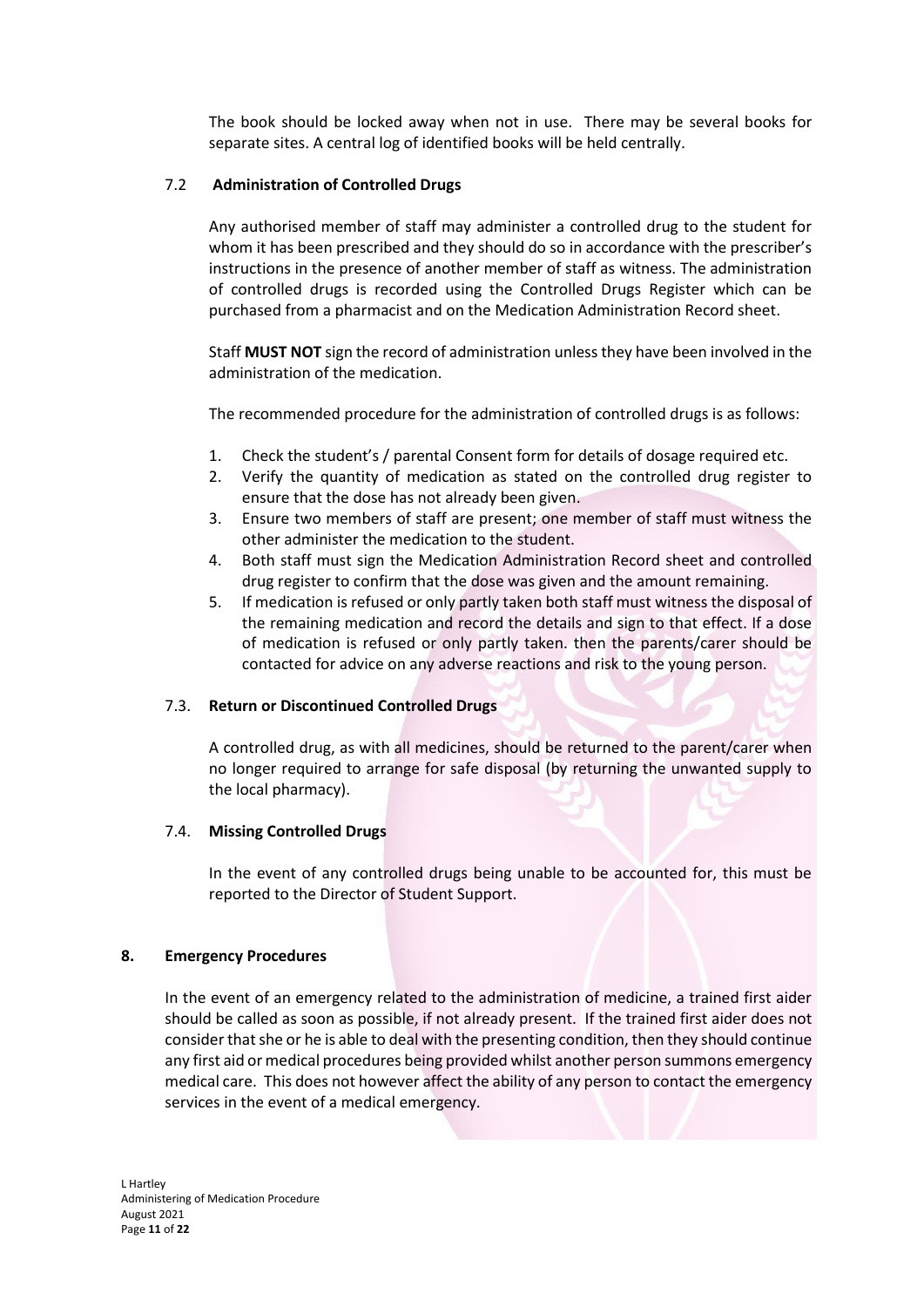Staff should always dial 999 for the emergency services in the event of a serious medical emergency before implementing the terms of this procedure and make clear arrangements for liaison with the ambulance services on the College site i.e. inform Reception that an emergency vehicle has been called.

# **9. Refusal of Medication**

Should an under 18yr old student or a student with identified and documented lack of capacity to consent to their own health care or medical treatment, refuse to take medication, parents or guardians will be informed and a note kept on the medication record form. If a refusal to take medicine results in an emergency then medical help will be sought from emergency services.

# **10. Pharmacy Delivery Service – Preston Campus only for Residential Students**

In partnership with Garstang Medical Practice and Pharmacy Services, the College benefits from a pharmacy delivery service for the students in Halls with safe receipt, storage and distribution.

- Medication is signed for by the member of staff (within the Core).
- All received medication is stored in locked medicine cabinet within a locked room (or fridge if required).
- Payment is made if required.
- Staff does not open the prescription bag and it remains sealed.
- Student is informed of receipt of medication.
- Student attends and staff check ID badge to ensure correct student.
- Student is given medication and signs to acknowledge receipt.

# **11. Off-Site Visits and Sporting Events**

If a student attending an off-site visit or sporting event cannot self-medicate, they will be accompanied by a member of staff who has received appropriate training to administer the medication in accordance with this procedure.

All students requiring preventative medicine (particularly for sport), if sufficiently competent to self-medicate, are responsible for carrying their medication with them. If not sufficiently competent, a member of staff shall carry the medication, individually labelled.

All Party Leaders/ Heads of Area should ensure that the Medical and Additional Needs Risk Assessment is completed for all trips, with details and control measures for any students who have declared any medical and additional needs and this will be shared with all staff on the trip and with the emergency services in the event of an emergency.

For any overseas and residential activities, additional risk management and health care plans should be employed in line with Overseas Trips policy.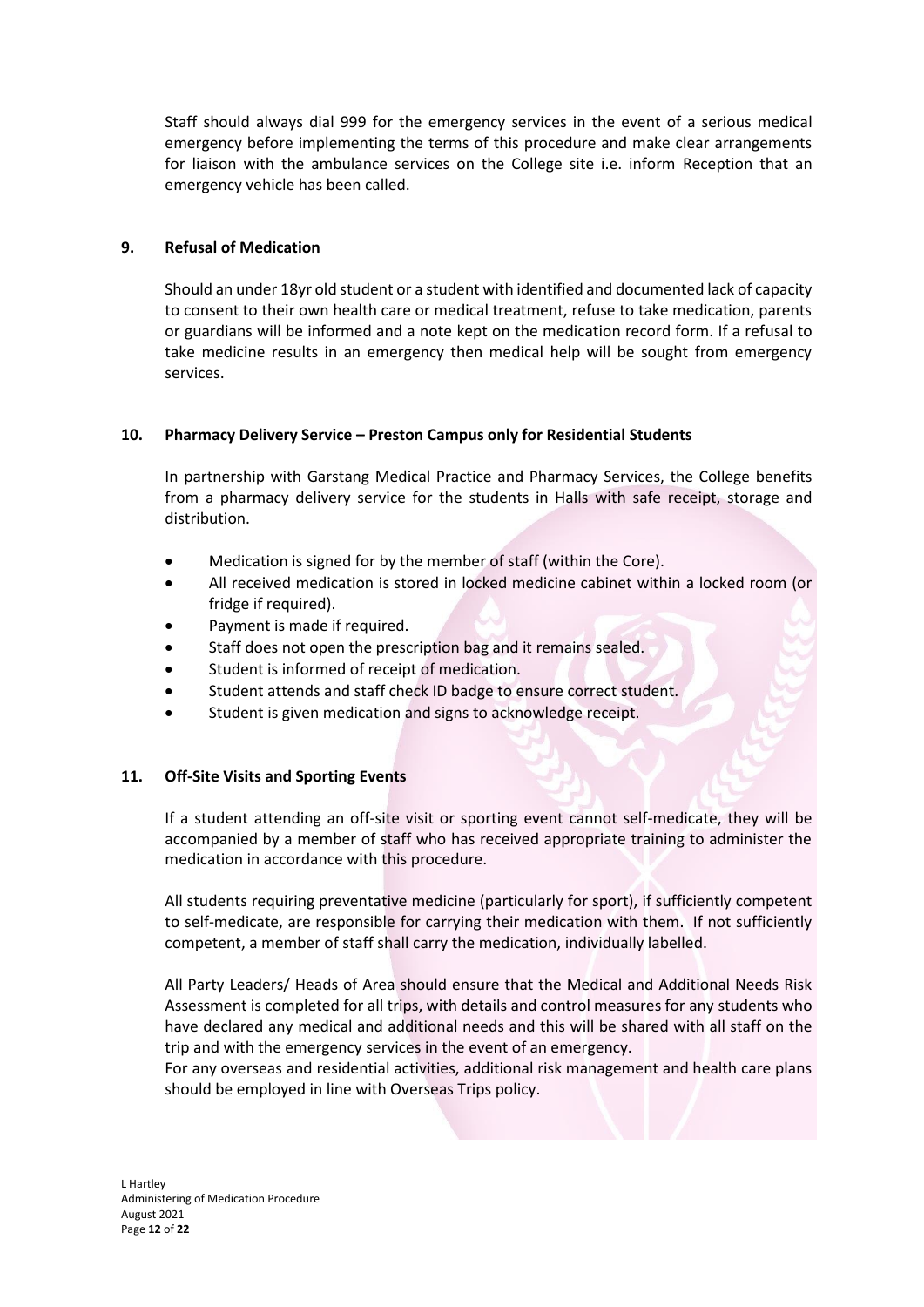#### **12. Confidentiality**

Medical information about a student will be treated as confidential and shared with agreement with the students or their parents/ guardians with appropriate staff as required.

The College will ensure that all relevant staff are made of the student's condition.

Medical and health information may be shared with appropriate agencies, such as the emergency services in the persons' best interests, such as emergency medical support.

#### **13. Training**

We expect students and parents/legal guardians to make us aware of any medication that students are required to take throughout the course of the College day or whilst staying in Halls of Residence. Unless we are informed otherwise, it will be assumed that the student is aware of how and when to administer the medicine themselves.

Should the College admit a student, following discussion and approval at the Admissions Advisory and Support panel or the Medical needs panel, who has a specific medical need requiring assistance in the administration of medicine by a staff member, we would seek to ensure that relevant and identified staff members undertook the relevant training.

All staff who undertake administering or supporting students to take their medication will receive administration of medication training.

The Head of Inclusive Learning is responsible for ensuring that all identified staff are suitably trained.

A record of training will be maintained.

#### **14. Monitoring and Review**

Audits of practice will take place during the academic year on all process, including medication storage, record keeping and training.

The implementation and impact of this procedure will be reviewed regularly and the policy reviewed every 2 years. Any changes to legislation or best practice will instigate a procedure review.

#### **Documents Associated with this Policy:**

- Garstang Medical Practice Partnership Agreement
- Medication Fridge Guidance
- Wellbeing plan
- Sale of Non-prescription Guidance
- Health & Safety Policy (in Particular the First Aid Procedure)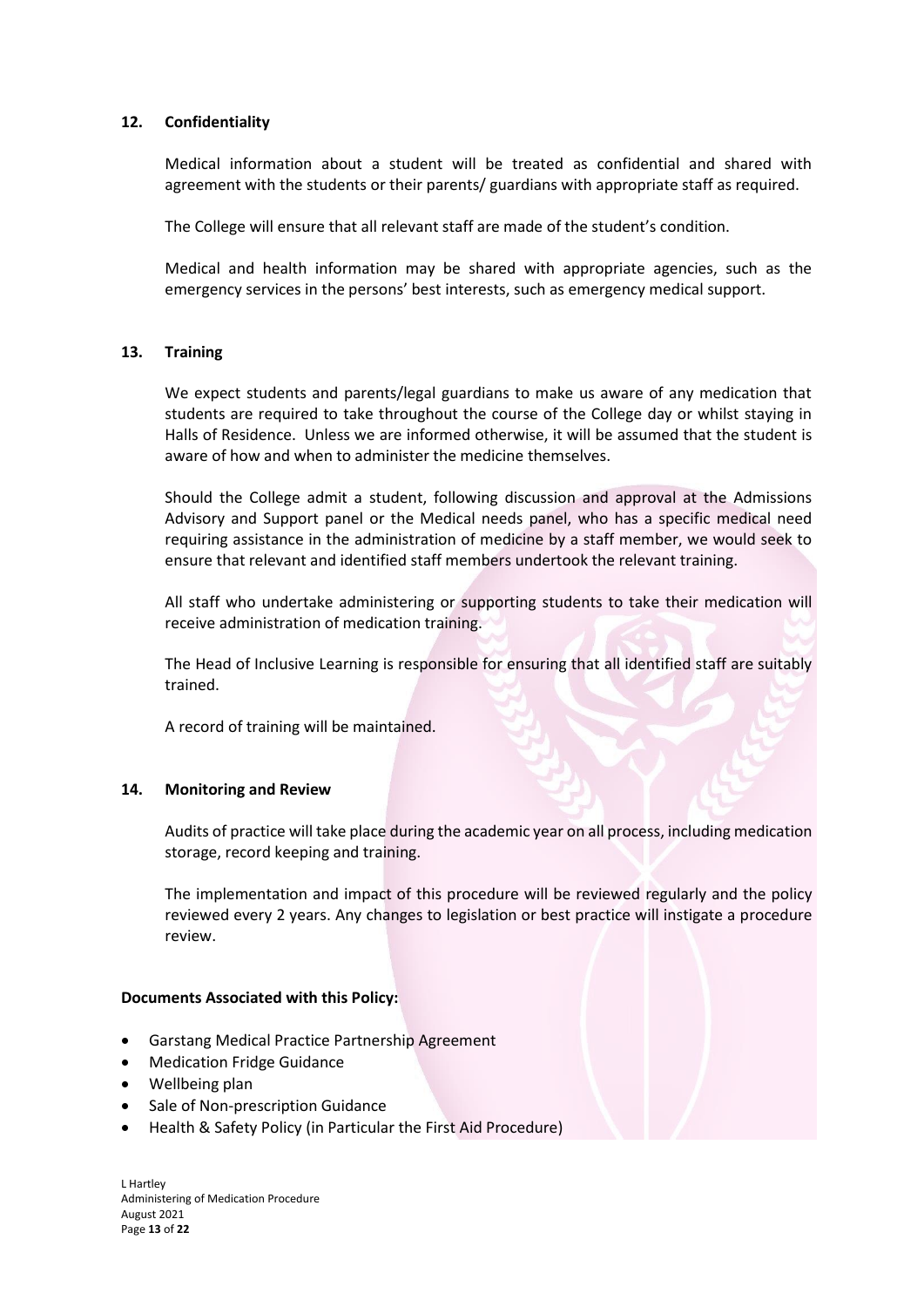- Child Protection and Safeguarding Policy and Procedure
- Personal Care Policy
- Staff Training Records
- Trips, Visits and Residential Trips, including Overseas Procedure
- Further Education Residential Accommodation: National Minimum Standards (NMS)
- Supporting Pupils with Medical Needs, DfE.

Supporting pupils with medical conditions at school - GOV.UK (www.gov.uk)

# **Appendices:**

- 1. Agreement for Myerscough College to Administer or Support with the Administration of Medicines
- 2. Administration of Medicines Record of Administration of Non-Prescription Medication
- 3. Staff Training Records Administration of Medicine
- 4. Guidance for Refrigerated Medicines

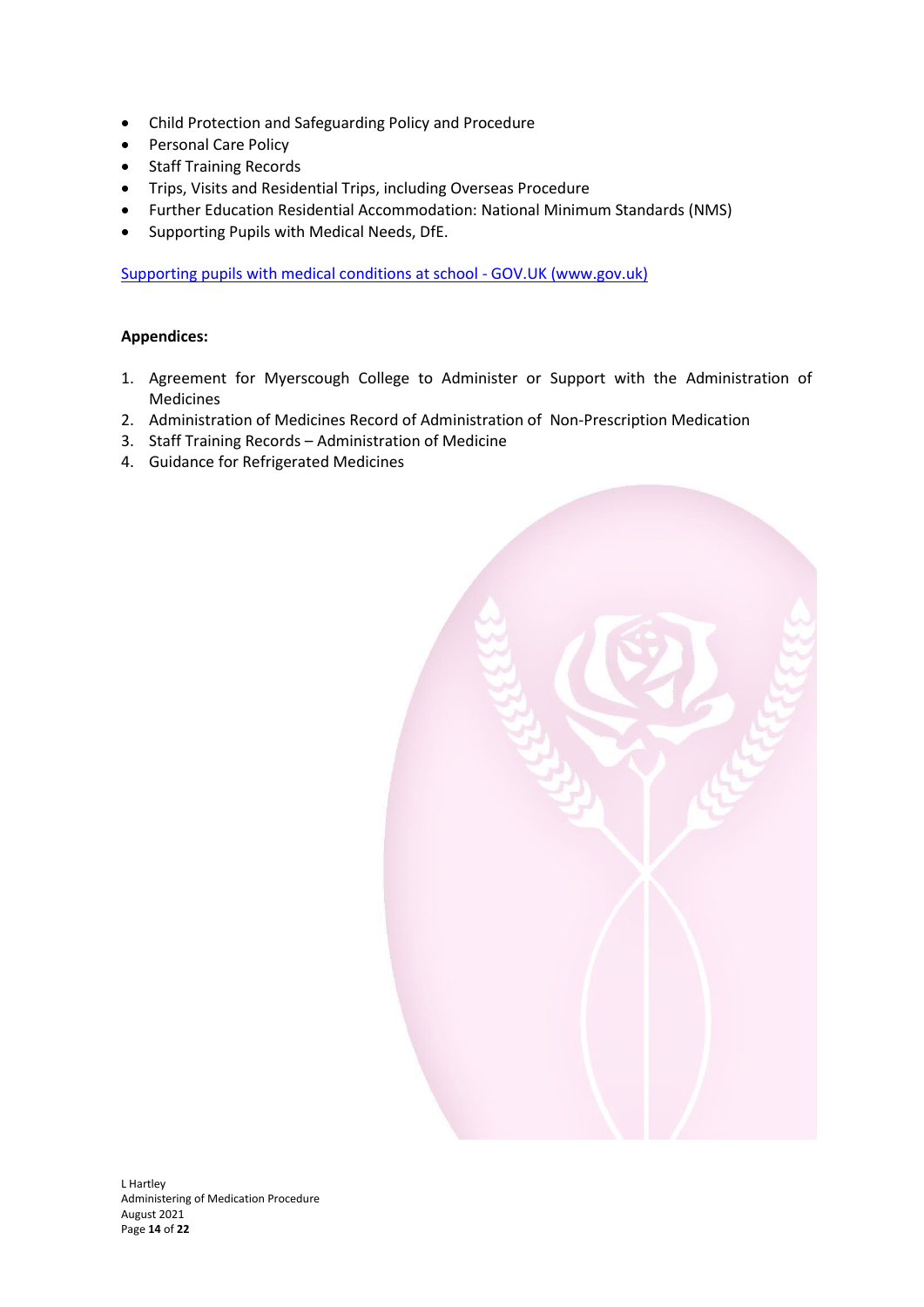

# **Agreement for Myerscough College to Administer or Support with the Administration of Medicines**

Myerscough will not administer medication unless this form is completed and signed. Myerscough College has a policy in place that states only designated staff can administer medication.

| <b>Name of Setting and Campus</b>   | Myerscough College |  |
|-------------------------------------|--------------------|--|
|                                     | Site:              |  |
| Date for review to be initiated by  |                    |  |
| <b>Name of Student</b>              |                    |  |
| Date of Birth                       |                    |  |
| Group / Course                      |                    |  |
| <b>Medical Condition or Illness</b> |                    |  |

# **Medication**

| Name of Medication - as described on the<br>original container      |  |
|---------------------------------------------------------------------|--|
| Type of Medication (tablets, liquid, emergency<br>medication (form) |  |
| Is this a Controlled Drug? Yes/ No                                  |  |
| Controlled drugs list - GOV.UK (www.gov.uk)                         |  |
| <b>Dosage</b>                                                       |  |
| Method of Administration (eg, oral, injection)                      |  |
| <b>Special Precautions and other instructions</b>                   |  |
| Are there any other side effects that the                           |  |
| <b>College should know about?</b>                                   |  |
| Self- administration? Yes / No                                      |  |
| Procedures to be taken in an emergency                              |  |

**NB: Medicines must be in the original container as dispensed by the pharmacy indicating the medication, dose, frequency name of student, expiry date.**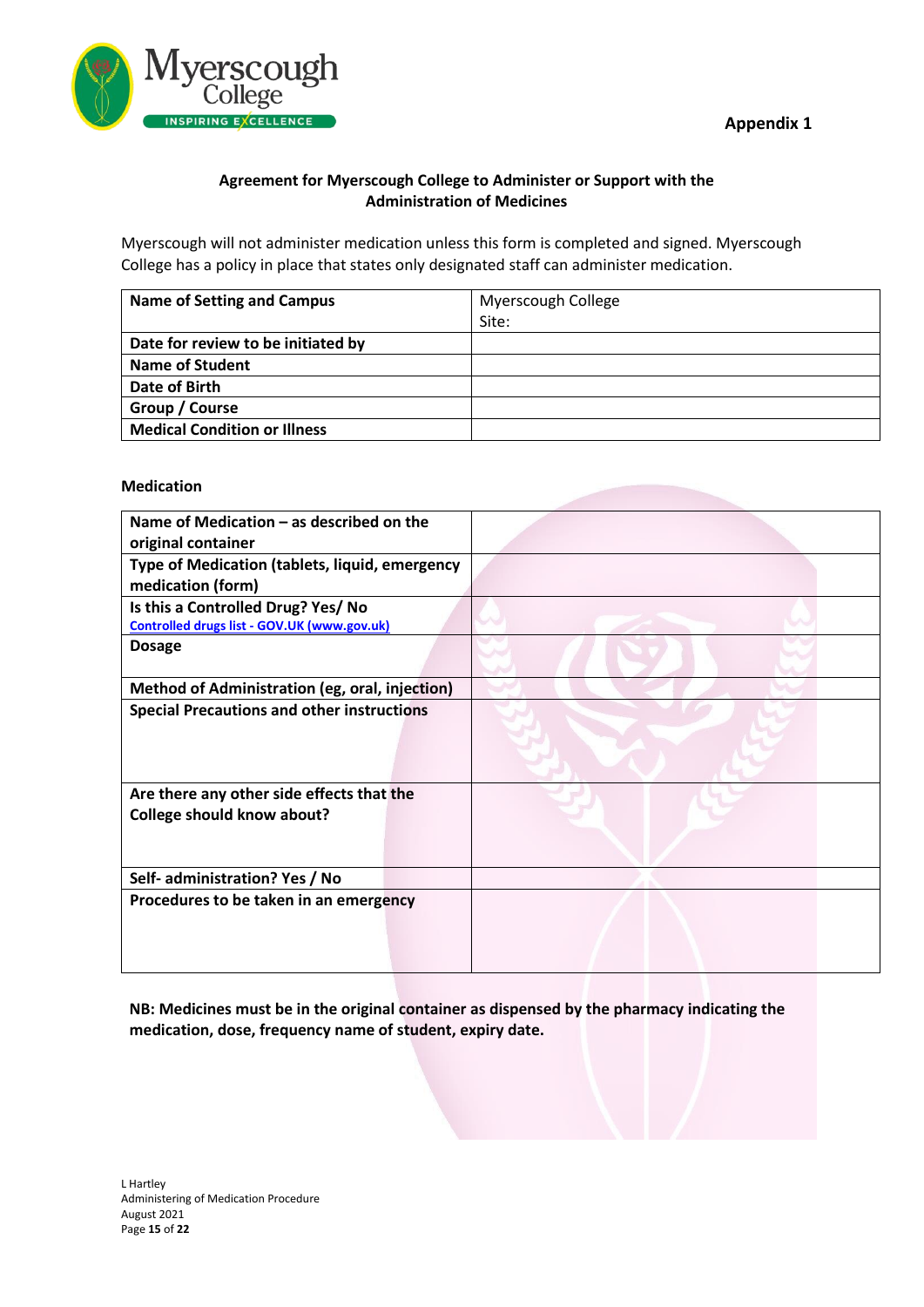# **Contact Details of student (if over 18) or parent/ carer if under 18:**

| Name                                                            |  |
|-----------------------------------------------------------------|--|
| <b>Relationship to Student</b>                                  |  |
| <b>Contact Details</b>                                          |  |
| Address (if different to student)                               |  |
| I understand that I must deliver the medicine<br>personally to: |  |

The above information is, to the best of my knowledge, accurate at the time of writing and I give consent to Myerscough College staff administering or supporting as agreed in accordance with their policy. I will inform Myerscough College immediately, in writing, if there are any changes to dosage, frequency or other details with the medication or if the medication is stopped.

#### **Student signature if over 18:**

| <b>Name</b> |  |
|-------------|--|
| Signature   |  |
| <b>Date</b> |  |

**For students under 18, both the student and parent / guardian must consent and agree the information.**

#### **Signature of Student if under 18:**

| <b>Name</b> |  |  |
|-------------|--|--|
| Signature   |  |  |
| <b>Date</b> |  |  |

# **Parental / Carer if under 18:**

| <b>Name</b> |  |
|-------------|--|
| Signature   |  |
| <b>Date</b> |  |

L Hartley Administering of Medication Procedure August 2021 Page **16** of **22**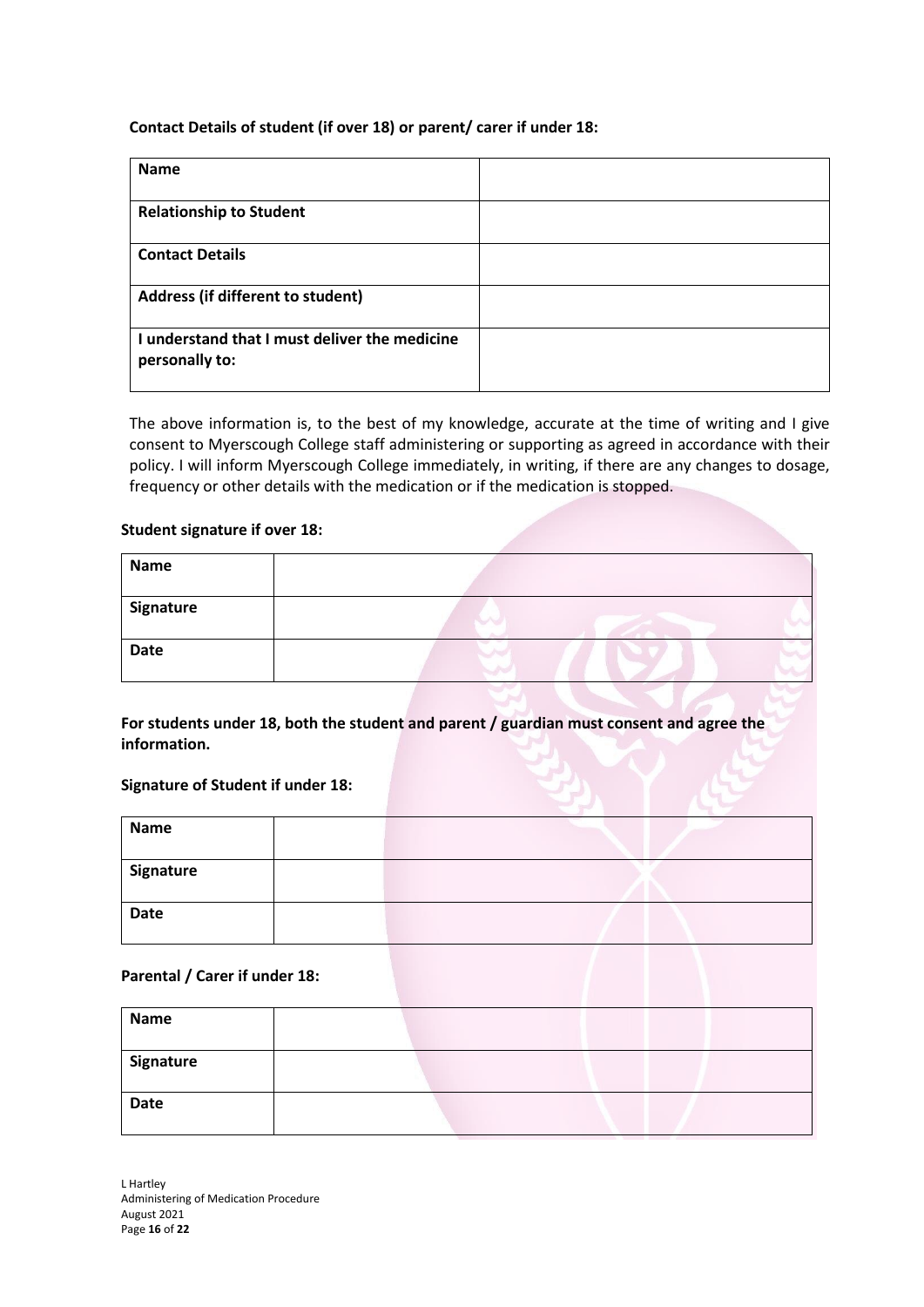**Wellbeing / care plans will provide further information in relation to the care plan and support requirements, including the storage of medication.** 

**Please provide any further information which may support (eg links to other documents, literature, communication / correspondence, best interest decisions / other legal aspects or links to further information**

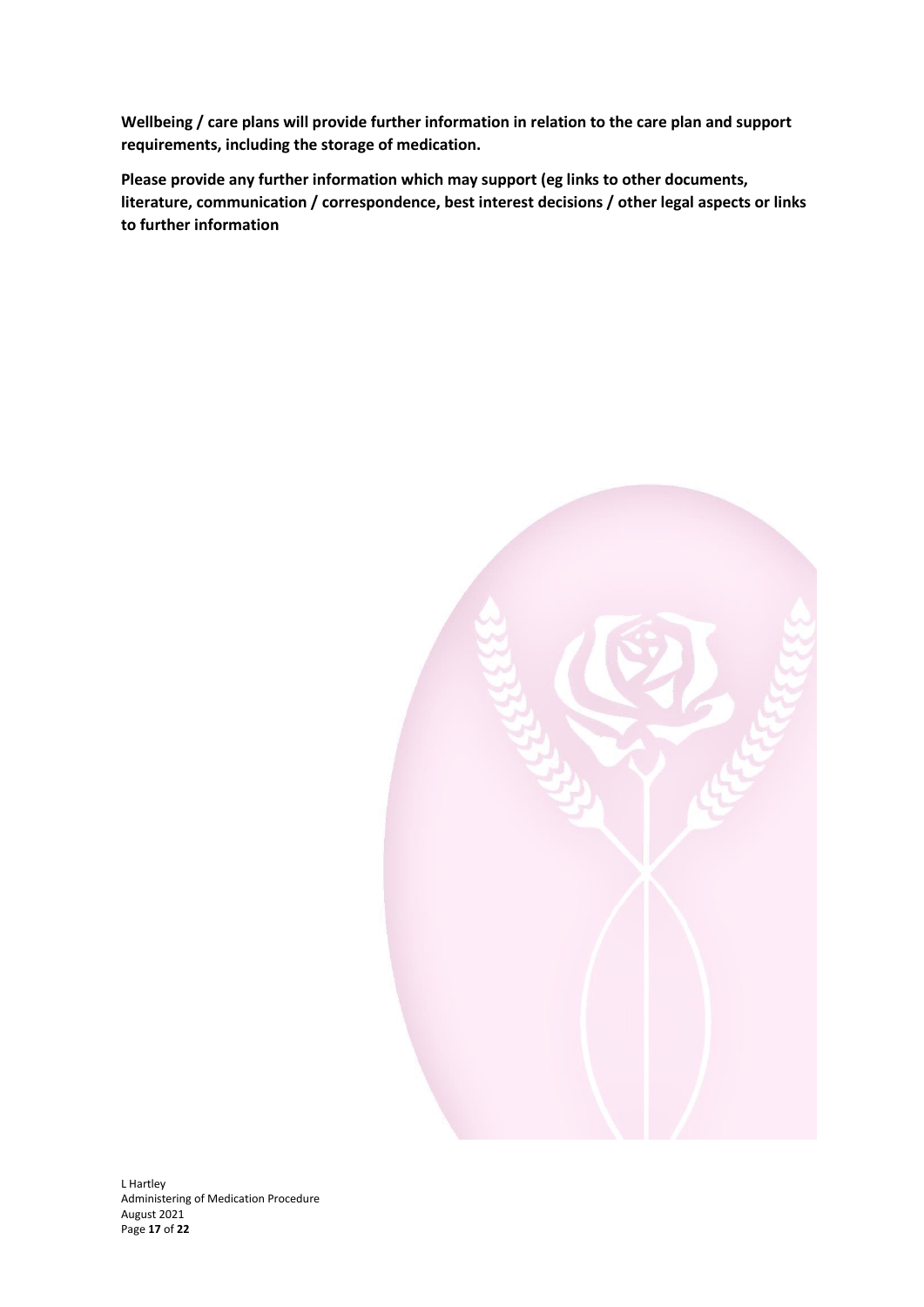



# **Record of Administration of Non- Prescription Medication**

| <b>Name of Student</b>                  |                                          |                                                                                             |
|-----------------------------------------|------------------------------------------|---------------------------------------------------------------------------------------------|
| Date of Birth / Age                     |                                          |                                                                                             |
| <b>Campus</b>                           |                                          |                                                                                             |
| Course                                  |                                          |                                                                                             |
| <b>Reason for Request</b>               |                                          |                                                                                             |
| Parental / Guardian consent<br>required | Y                                        | N                                                                                           |
| <b>Consent (record conversation</b>     |                                          |                                                                                             |
| with P/ G highlighting the              |                                          |                                                                                             |
| content of the conversation             |                                          |                                                                                             |
| and consent / refusal given)            |                                          |                                                                                             |
| Date and time of consent                |                                          |                                                                                             |
|                                         | Questions prior to medication<br>student | These questions should also be asked when speaking to parent/ guardian, then again with the |
|                                         | Parent / Guardian - Y / N                | Student Y/N                                                                                 |
| Do you have any known<br>allergies?     |                                          |                                                                                             |
| Have you taken this                     |                                          |                                                                                             |
| medication before?                      |                                          |                                                                                             |
| Have you taken any                      |                                          |                                                                                             |
| medication today?                       |                                          |                                                                                             |
| When was the last time you              |                                          |                                                                                             |
| took any medication?                    |                                          |                                                                                             |
|                                         | <b>Signatures</b>                        |                                                                                             |
| Name of member of staff                 |                                          |                                                                                             |
| <b>Signature of staff</b>               |                                          |                                                                                             |
| <b>Name of staff witness</b>            |                                          |                                                                                             |
| <b>Signature of staff witness</b>       |                                          |                                                                                             |
| Date and time of                        |                                          |                                                                                             |
| administration                          |                                          |                                                                                             |
| <b>Signature of student</b>             |                                          |                                                                                             |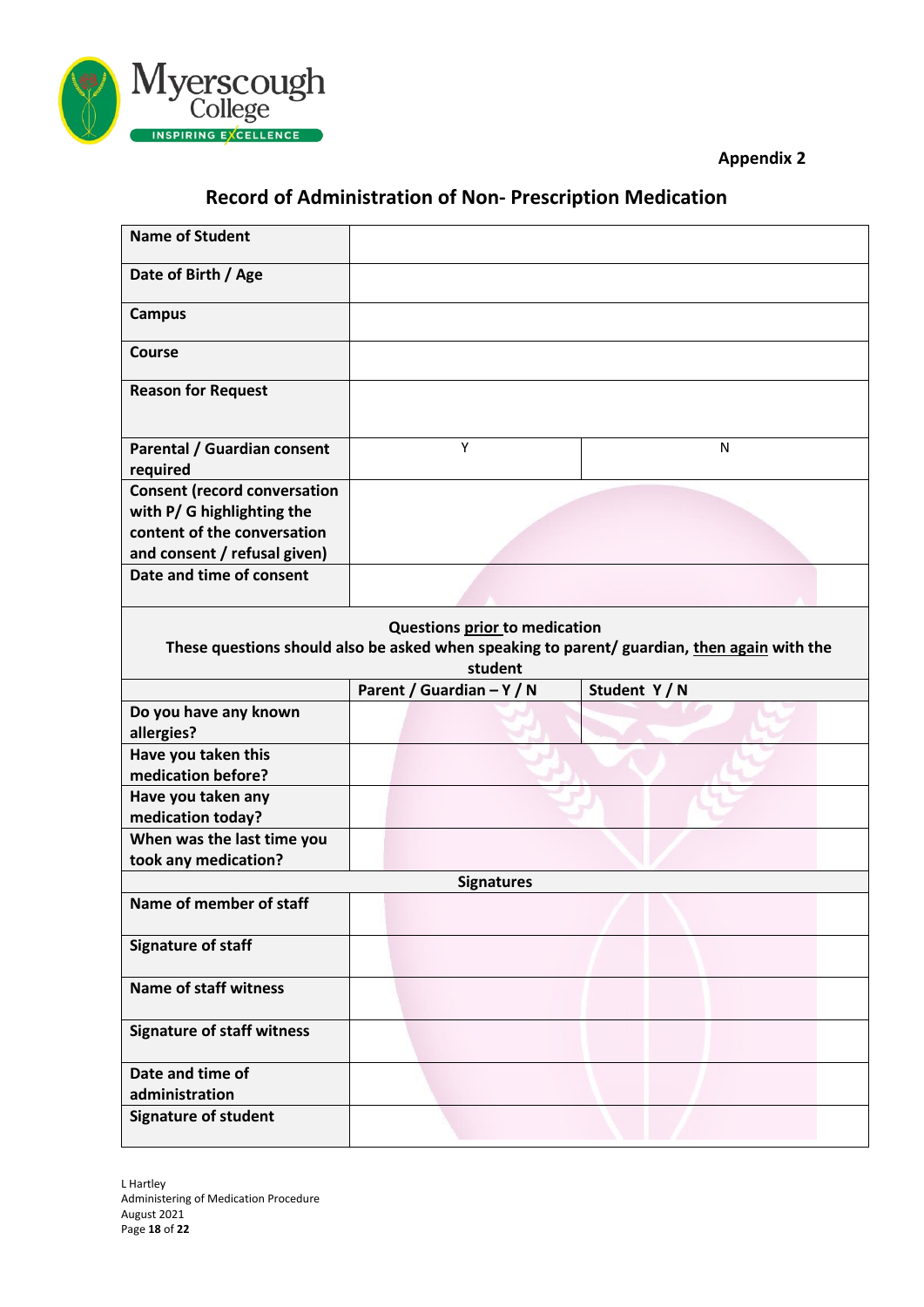

**Appendix 3**

# **Staff Training Records – Administration of Medication**

| <b>College</b>                                           | Myerscough College |
|----------------------------------------------------------|--------------------|
| Name/s of Member of Staff                                |                    |
| <b>Type of Training Received</b>                         |                    |
| <b>Date of Training</b>                                  |                    |
| <b>Training Provided by</b>                              |                    |
| Trainer Details (profession and title if<br>appropriate) |                    |

I confirm that [name of member of staff] has received the training detailed above and is competent to carry out any necessary treatment. I recommend that the training is updated [name of member of staff].

NB: some training may be purchased as a training package and should be recorded above.

| <b>Trainer Name</b>                                        |  |  |
|------------------------------------------------------------|--|--|
| Trainer's Signature                                        |  |  |
| Date                                                       |  |  |
| I confirm that I have received the training detailed above |  |  |
| <b>Staff Name</b>                                          |  |  |
| <b>Staff Signature</b>                                     |  |  |
| Date                                                       |  |  |

Suggested Review Date

If multiple staff have been trained, complete individual records and share with CPD and HR for individual staff files for HR and CPD

L Hartley Administering of Medication Procedure August 2021 Page **19** of **22**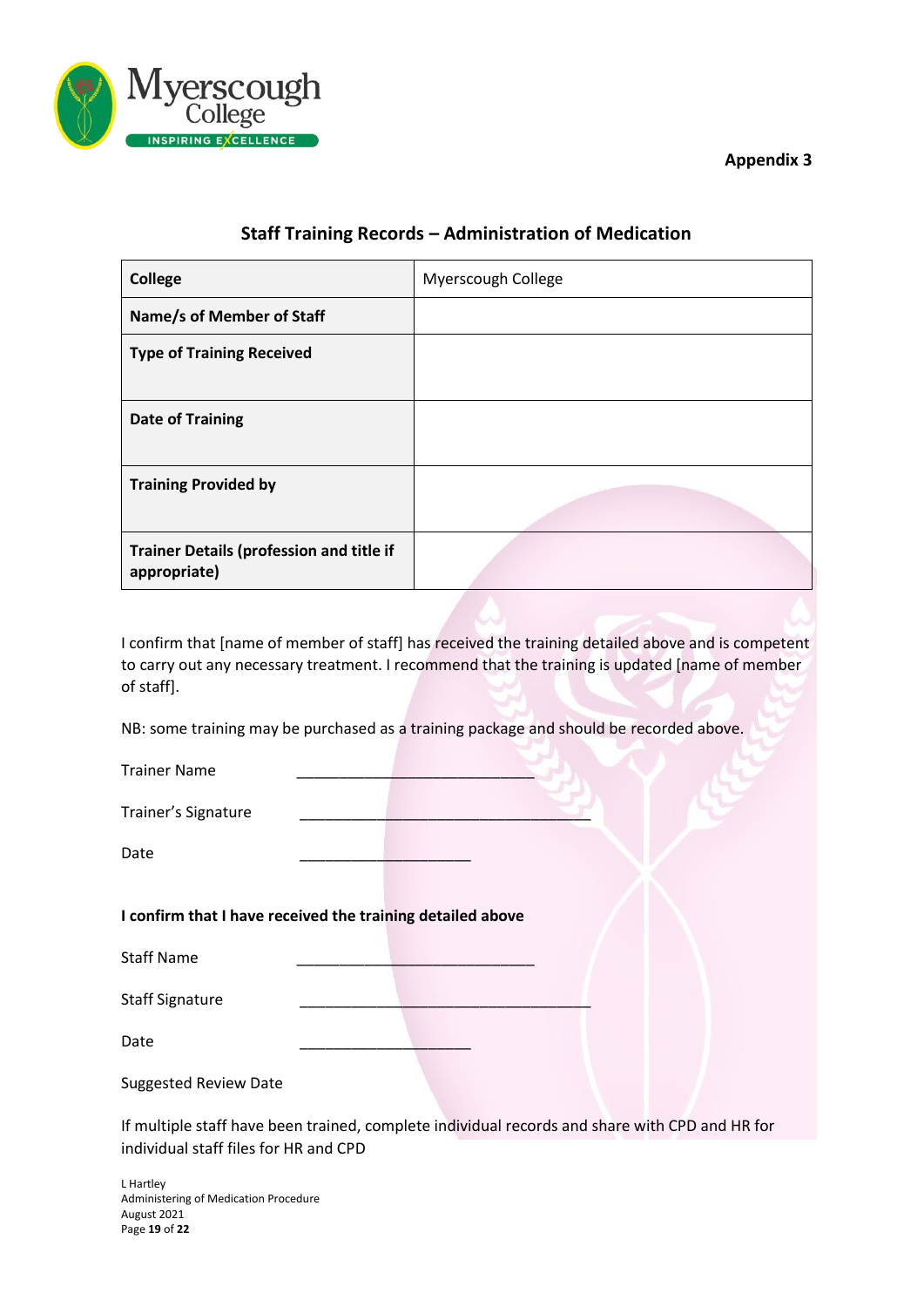# **Appendix 4**



# **Guidance for Refrigerated Medicines**

Aim: To outline the controls that should be in place to ensure safe storage of medicines that require refrigeration.

A medication fridge is located in a locked room the Core on the Preston Campus.

Students may keep their own medication in their own fridge within their room in Halls. Personal fridges do not fall in scope for this guidance.

# **The 'four Rs' of Monitoring Refrigerator Temperatures:**

- $\checkmark$  **Read**: Read temperatures at least daily
- ✓ **Record:** Record temperatures on a standard form, including signing
- $\checkmark$  **Reset**: Reset after each temperature reading
- $\checkmark$  **React:** React by taking action if temperature is outside +2 $\degree$ C to +8 $\degree$ C and document this action

#### **Fridge Requirements**

- Medication that needs to be refrigerated should be stored in a separate, secure, fridge that is only used for medicines (do not keep any food in medicines fridge).
- The fridge should either be locked or kept in a locked medicines room. Staff should be aware of key storage and access.
- When medicines requiring refrigeration are received they should be immediately identified and placed in the medicines fridge.
- Check that the fridge wall socket (where it is plugged in) is clearly labelled to leave on so that it does not get inadvertently switched off at the wall. (Some pharmaceutical fridges are directly wired so that this cannot occur).
- All fridges where medicines are stored should be serviced at least yearly.
- Store medicines in an orderly fashion on shelves, not on the floor of the unit, or in the door. Avoid overfilling and keep a space between boxes and vials for proper circulation. Do not keep large amounts of medicines in the fridge as this can lead to inadequate air flow and potential freezing. Medicines should not touch the cooling plate in the back of the fridge
- Ensure fridge medications are regularly date checked and the stock rotated
- All fridges should be cleaned as part of the general cleaning rota and dated records kept.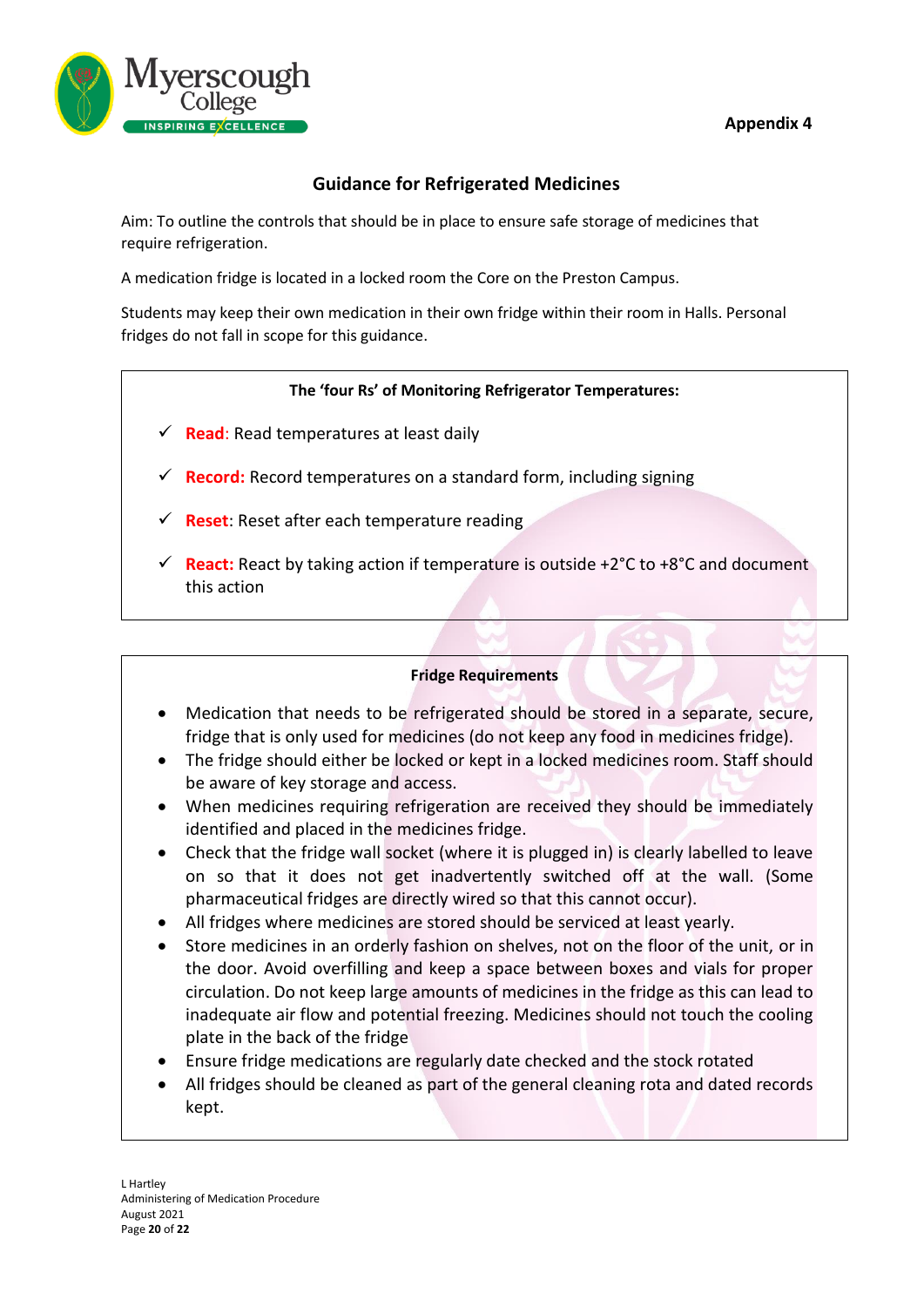# **Thermometer Requirements**

- The medicines fridge must be monitored using a thermometer which measures both the minimum & maximum temperature.
- The thermometer, or its temperature monitoring probes should be sited in a central location within the fridge, preferably between the products - they should not be placed in the door.

# **Daily Temperature Recording**

- The fridge temperature should be checked and recorded daily.
- It is recommended that the minimum and maximum temperatures and the current temperature are all recorded.
- The fridge temperature must be kept between the range of +2°C and +8°C.
- If the fridge temperature is outside of this range action should be taken immediately - see below for required actions
- Ensure staff taking the thermometer readings understands how to read and reset the thermometer and why this is necessary

# **What To Do When The Fridge Temperature Is Out Of Range Of +2°C and +8°C**

- Inform the named members of staff for each site immediately (Safeguarding, Support and Welfare Manager of Director of Student Support for the Core Preston)
- Quarantine (separate and put in a safe place) the affected fridge stock by bagging and labelling 'Not for Use' and keep within a designated fridge while advice is sought
- Attach a notice to the fridge clearly stating do not use
- Estimate how many hours the fridge has been out of range (you should have the reading from the previous day's check)
- Contact your pharmacy provider for advice
- Ensure that the stock which you are advised is no longer usable is disposed of promptly in line with local protocols
- Contact the student to explain what has happened and request replacement medicines, if required
- If necessary, call out an engineer to repair the fridge contact Estates for guidance
- Remember to record the action taken on the fridge temperature record sheet
- Ensure that it is clear where medicines should be stored (in an emergency) if the fridge malfunctions

| Produced by | Lisa Hartley, Director of Student Support and Welfare |  |  |
|-------------|-------------------------------------------------------|--|--|
| Date:       | November 2021                                         |  |  |
| Review      | September 2024                                        |  |  |
| l Comments  | New Fridge and Thermometer- November 2021             |  |  |